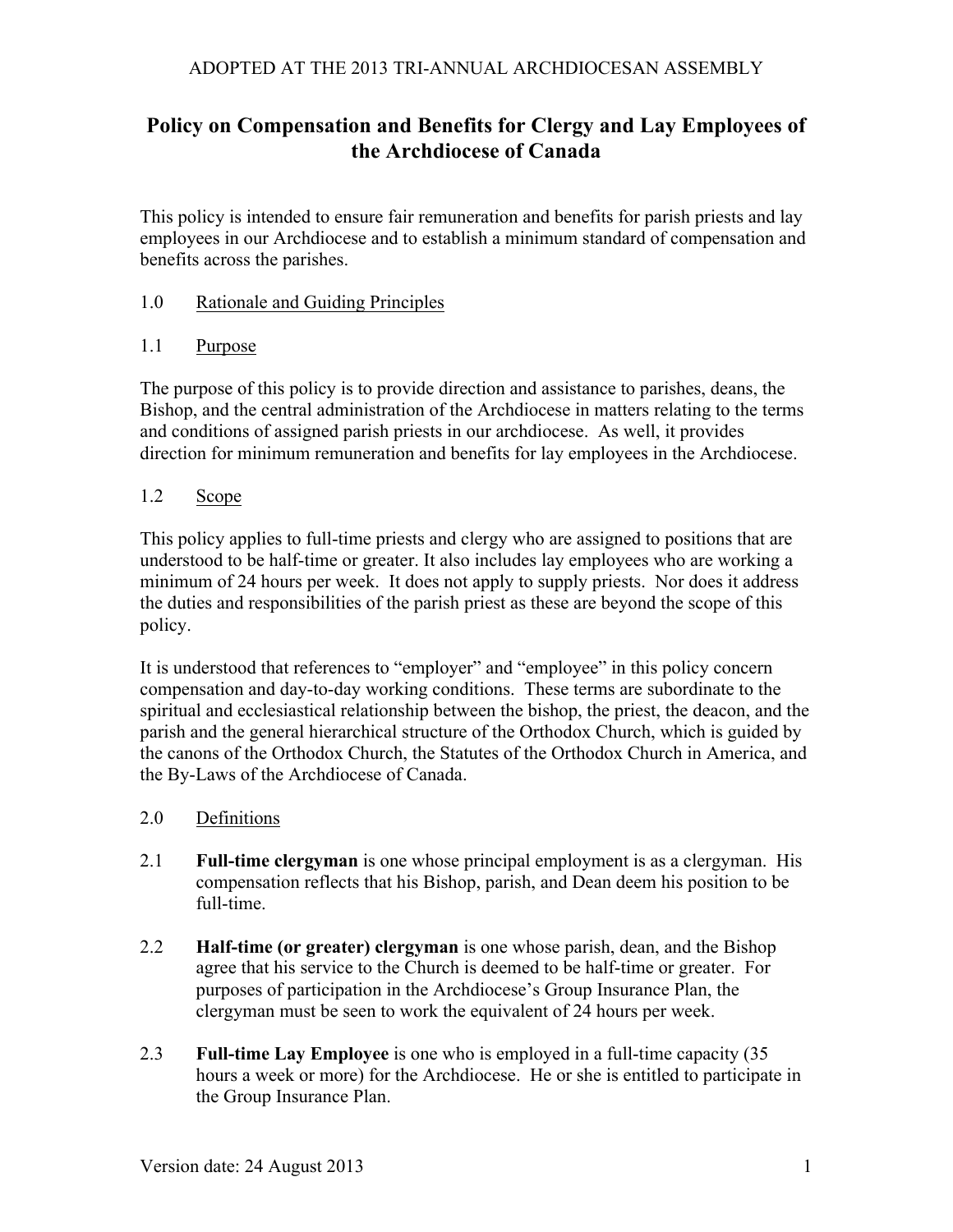- 2.4 **Half-time (or greater) employee** is one who is employed for 24 hours per week or more in the Archdiocese. He or she is entitled to participate in the Archdiocese's Group Insurance Plan.
- 2.5 **Supply priest** is one who works on an irregular basis and who is paid on a per assignment or per service basis. He is not entitled to participate in the benefits plan.
- 2.6 **Employer** is the parish, Archdiocese, or other Archdiocesan organization responsible for compensation and benefits.
- 3.0 Compensation and Benefits for Parish Priests
- 3.1 Annual Compensation
- 3.1.2 All annual compensation guidelines will be reviewed and updated every three years by the Archdiocesan Council. It will make its recommendations to the Archdiocesan Assembly.
- 3.1.3 All full-time priests will receive a minimum salary of \$3000 per month. This base compensation does not include the Group Insurance Plan premiums paid by the Parish. If a parish requests an exemption to have minimum compensation below this starting point, the parish must make its request in writing, including the reasons for the request, to the Bishop.
- 3.1.4 The annual compensation paid to a priest who is full-time or half-time, must be agreed upon through discussions between the Parish Council and the Bishop or his designee. That is to say, all annual compensation arrangements must be approved by the Bishop.

### 3.2 Travel Allowance

Priests are entitled to a reasonable travel allowance. The reasonable per-km rate for travel allowance will be the rate established by the government of the province / territory in which the ecclesiastical institution is situated.

There are two methods of calculating the travel allowance:

## Recommended method

The priest and his parish may agree to compensate travel through verifiable expense claims submitted monthly to the parish. These travel expense payments may vary from one month to the next. This method of payment is exempt from income tax, and the parish can claim a GST rebate of \$0.0124 per kilometer paid.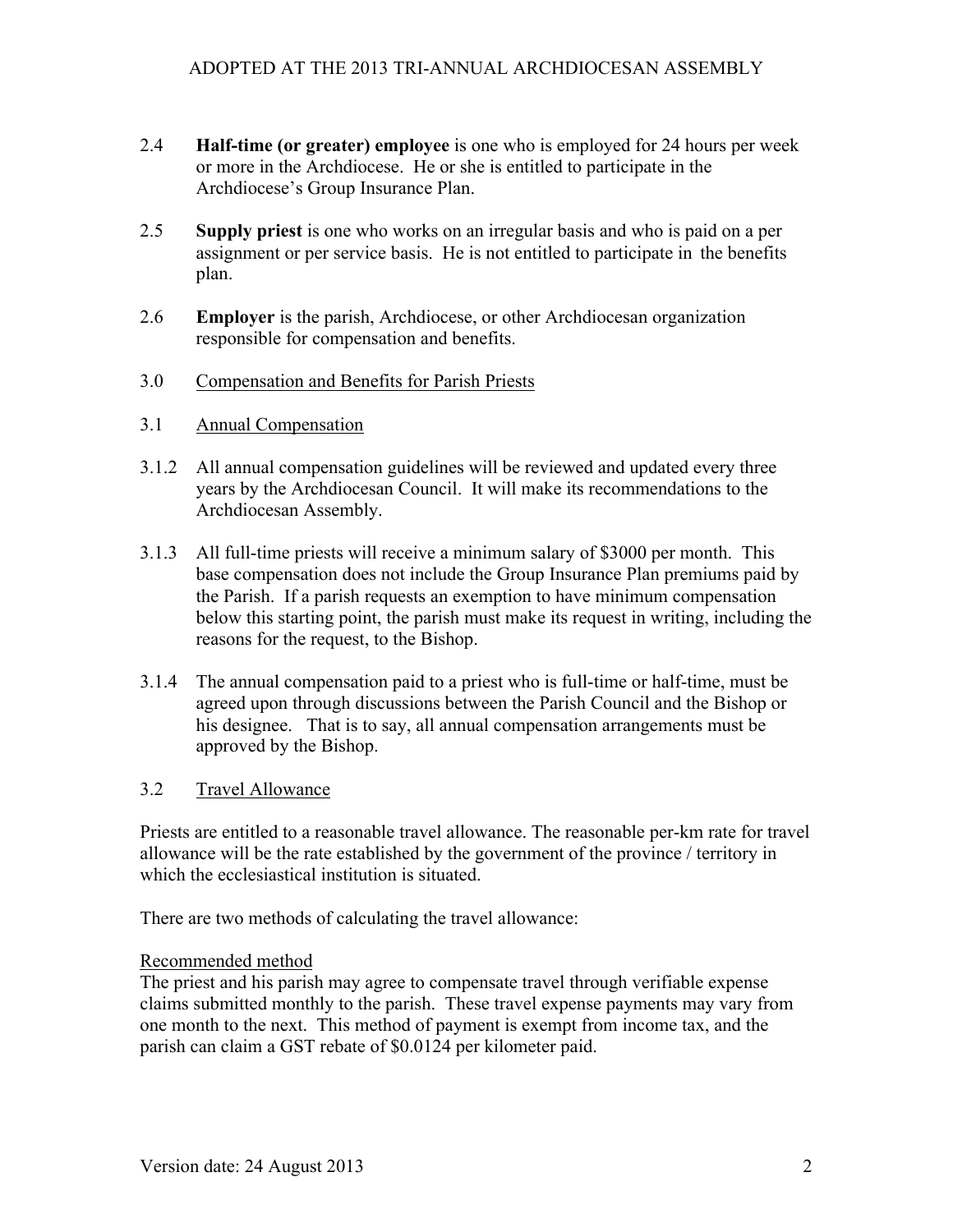### ADOPTED AT THE 2013 TRI-ANNUAL ARCHDIOCESAN ASSEMBLY

#### Alternative method

The payment may be based on the approximate monthly average kilometres travelled. This method of payment is regarded as a taxable benefit.

### 3.3 Housing

There are three options for considering housing allowances for full-time clergy. It is recommended that parishes consult the section on clergy residence deductions on the Canada Revenue Agency's website to know the tax implications for each scenario: http://www.cra-arc.gc.ca/tx/bsnss/tpcs/pyrll/bnfts/brd/hsng/clrgy-eng.html

- 3.3.1 In instances where clergy own their own homes, the parish should nevertheless provide a housing allowance to cover, at least partially, mortgage, property taxes, and utilities.
- 3.3.2 In instances where clergy rent housing, the parish should provide a housing allowance equivalent to fair market value, including the cost of utilities in the parish's locale. This allowance is a taxable benefit classified as income from employment under the general provisions of the *Income Tax Act*.
- 3.3.3 Thirdly, where the cleric resides in a parish-provided residence, this home must be kept in good repair by the parish, and the parish will cover the basic utilities.
- 3.4 Sick Days and Extended Sick Leave
- 3.4.1 Sick leave is provided for the protection of income that would have been lost due to legitimate illness, injury, or quarantine that prevents priests and other employees from performing their regular duties and that is not covered by any other form of income loss protection such as long term disability insurance and employment insurance.
- 3.4.2 Priests and lay employees with full-time assignments are entitled to ten sick days with pay per annum.
- 3.4.3 Half-time priests (see definition 2.2.4) are entitled to five days of sick leave with pay.
- 3.5 Earned Vacation Days

Full-time lay employees and priests shall accrue vacation entitlement at the following rates. Note that completed years of service in the Archdiocese are taken into account, regardless of length of stay in a specific parish.

3.5.1 Up to the end of the fifth year of service with the Archdiocese – three weeks per year.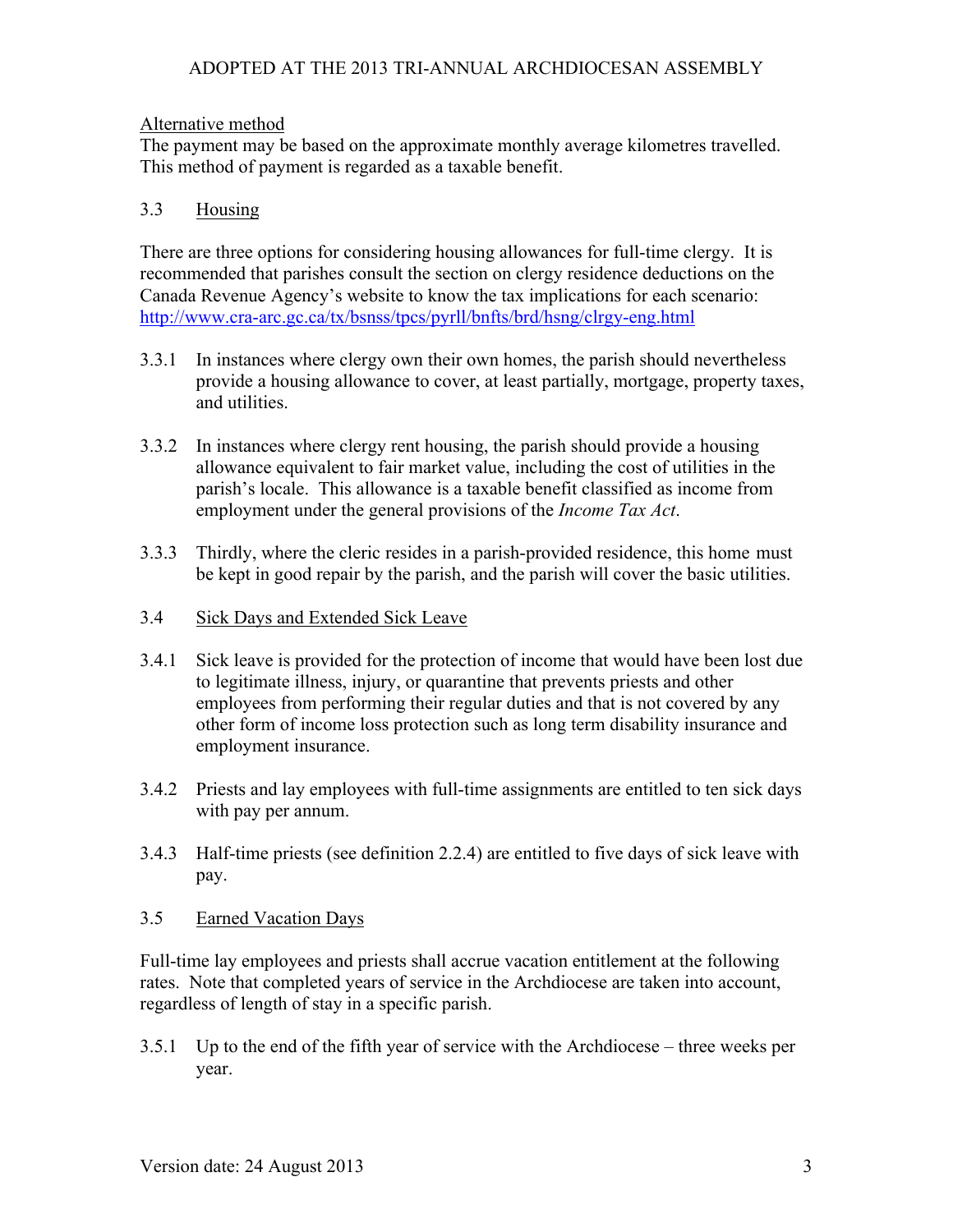### ADOPTED AT THE 2013 TRI-ANNUAL ARCHDIOCESAN ASSEMBLY

- 3.5.2 From the beginning of the sixth year of service with the Archdiocese four weeks per year.
- 3.5.3 From the beginning of the eleventh year of service with the Archdiocese five weeks per year.
- 3.5.4 Paid vacation is not to exceed five weeks.
- 3.5.5 Employees may not carry forward vacation days from one year to the next.
- 3.5.6 Priests are not to exceed four Sundays per year as vacation days.
- 3.5.7 The priest or lay employee must have completed one full year in a given parish before becoming eligible for a vacation.
- 3.5.8 Lay employees and assigned priests other than those holding full-time assignments shall have vacation entitlements pro-rated to the term of the employment. This regulation does not apply to priests who are classified as supply priests or those assigned to less than a half-time appointment.
- 3.5.9 Full-time priests and lay employees may take vacation entitlement at a time mutually acceptable to them, their Parish Council and the Bishop.
- 3.5.10 Time spent participating in professional development or clergy conferences shall not be counted as vacation days.

### 3.6 "Days Off"

Insofar as it is possible, priests should have two days off per week. Each priest may decide to have these days as four half-days, or two half-days and one full day, if that works better for him. If the priest wishes to identify two specific days per week as his "days off," he should make these days known to the Parish Council. If the priest's services are required on a day he would ordinarily be "off," he would be entitled to take another day that same week. "Days off" not taken are not cumulative and are not to be added to vacation time.

### 4.0 Group Insurance Plan for Clergy and Lay Employees

For all eligible employees, participation in legislated programs including Employment Insurance and the Canada Pension Plan is a condition of employment. Each parish will pay its legislated share of participation in these programs.